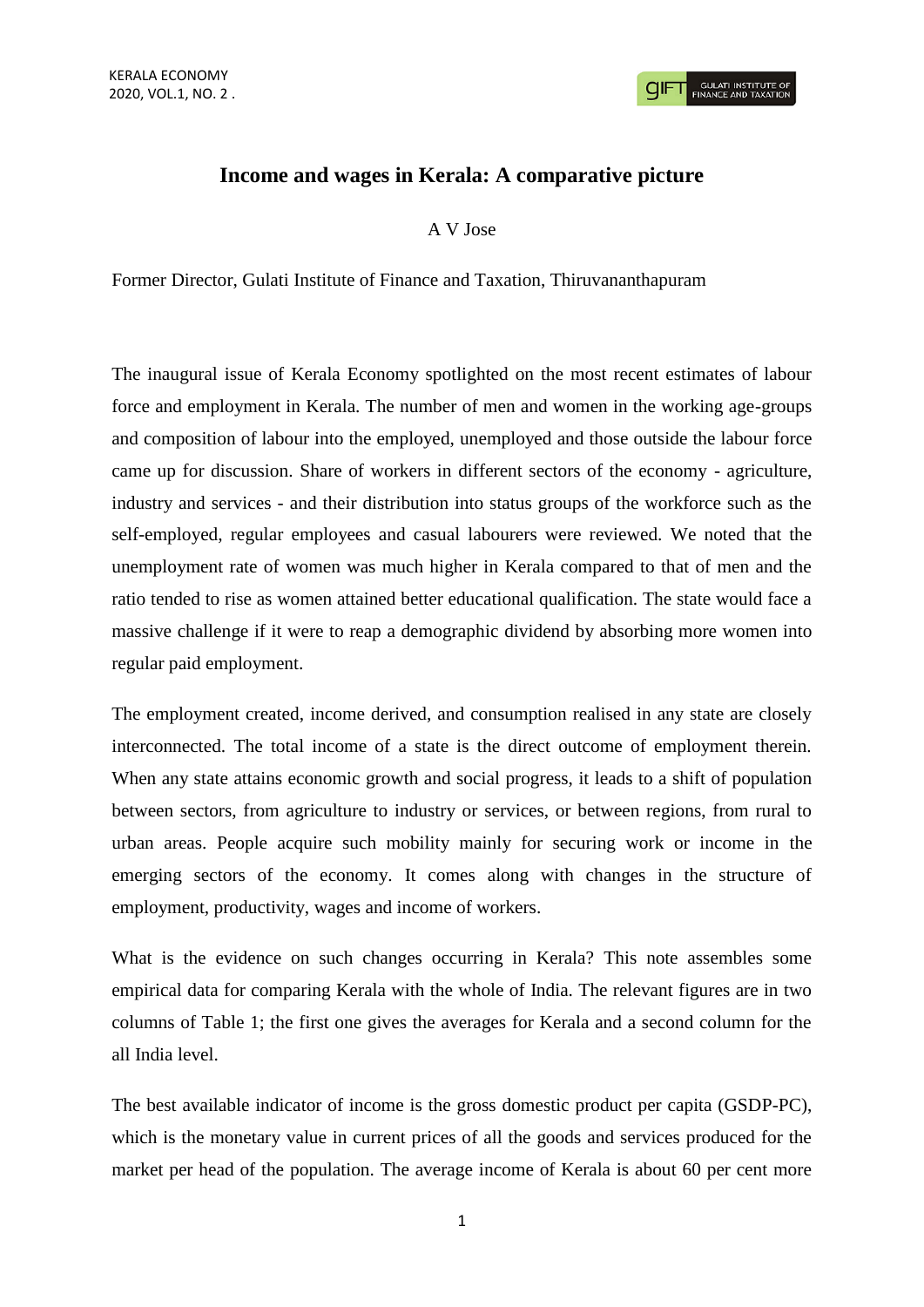KERALA ECONOMY

than the all India average and higher than the income of all big states of India (with population more than 5 million) except Haryana and Karnataka (Row 1, Govt. of India 2020). The better GSDP-PC of Kerala is linked to the higher sectoral shares of manufacturing and service industries in the state. As written in the first issue of this journal, more than 80 per cent of the labour force of Kerala has already moved into the manufacturing and service sectors having higher values of output per worker (Jose, 2020a).

The GSDP is a measure of the income generated within the boundaries of the state. It excludes the income earned by workers as residents or migrants elsewhere. How do we account for the remittances, which add to the income of many households in the state? In 2018, Kerala accounted for 19 per cent of the total remittances to India, and the amount received was Rs 1.12 trillion (Economic Times,20 July2019). It implies that per capita income of Kerala is higher by 15 per cent at Rs 260,000, equivalent to USD 3500. In this regard, the state qualifies for inclusion in the league tables of the middle-income countries. The presumed league membership can be a "feel-good factor"; but it carries the risk of being caught in a middle-income trap. With a surfeit of labour-intensive industries that need modernisation, Kerala is already in the midst of an income trap.

Higher per capita income shows up in a high monthly per-capita consumption expenditure (MPCE) of the state. The MPCEs in rural and urban areas of Kerala are higher by 87 and 30 per cent respectively than the corresponding all India averages (Rows 2 and 3). Neither the income nor the consumption level is enough to suggest a glossy picture of the state. Here, we have simple averages of income and consumption per head, which can conceal vast inequalities in income distribution between people and regions of the state.

Kerala society has harboured many glaring inequalities right through its history. Social reform movements since the middle of the 19th century have had a crucial role in altering the structure of a deeply divided and unjust society. Many public policy interventions of the state since 1950s helped to mitigate the inequality in income and consumption. Such interventions raised the state's social spending on health, education and housing of the low-income groups and strengthened the public distribution of consumer goods at reduced prices. The redistributive transfers have profoundly influenced the structure of disparity in Kerala for the better.

2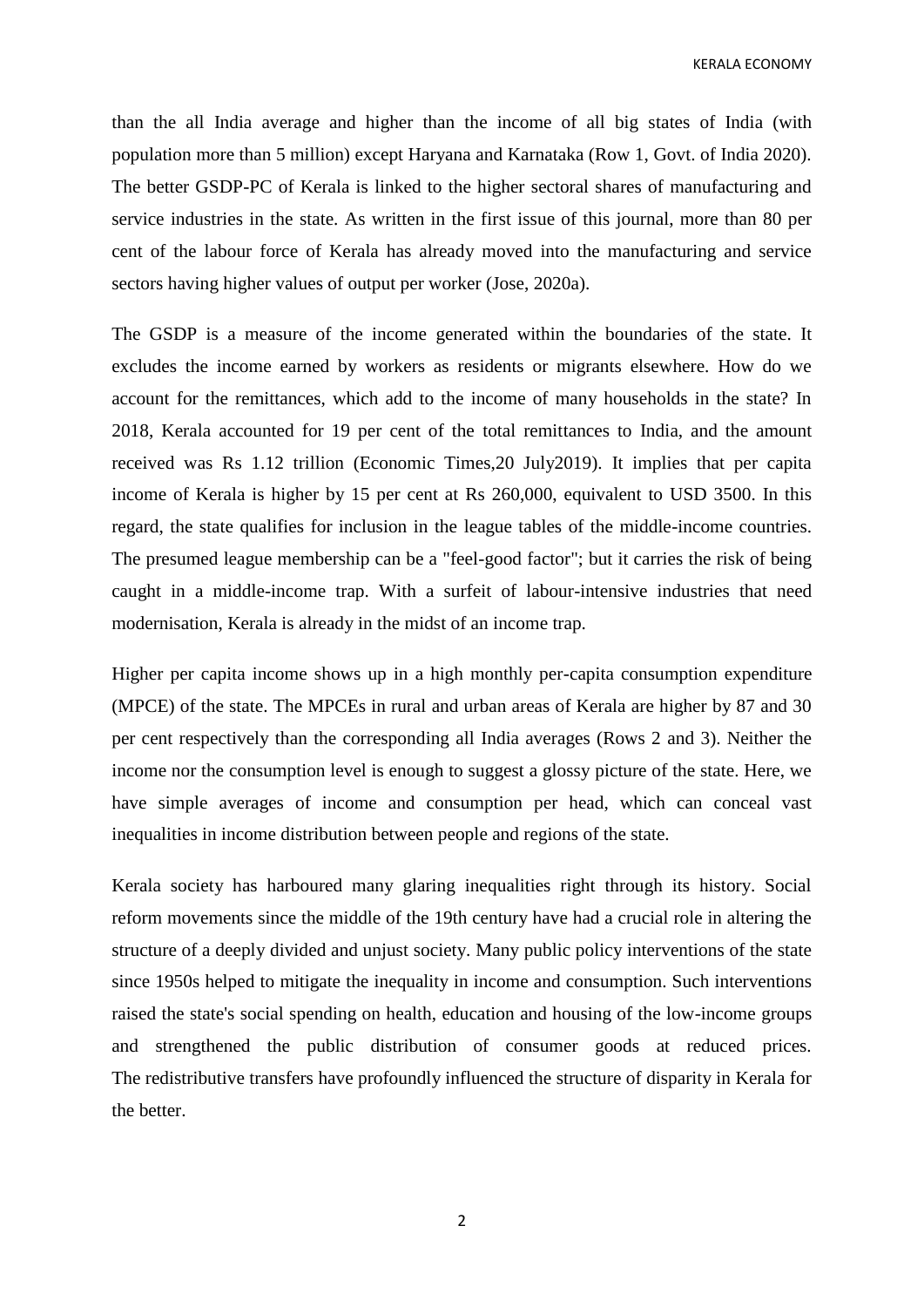The transfers helped to strengthen the links between income and consumption through raising employment and earnings of the people. Increase in income goes hand in hand with growth of product per worker. The latter is the most important determinant of wages in any industry or region. An increase in productivity naturally influences consumption expenditure. The high per capita income and spending reported in Kerala are the results of higher productivity and wages prevalent in the state. Some illustrative figures which support this argument are in Table 1.

| Sl.No          |                                                             | Kerala | India  |
|----------------|-------------------------------------------------------------|--------|--------|
|                | Per capita GSDP at current prices in 2018-19 (Rs)           | 225483 | 142719 |
| 2              | Monthly per capita expenditure Rural, 2011-12 (Rs)          | 2669   | 1430   |
| 3              | Monthly per capita expenditure Urban, 2011-12 (Rs)          | 3408   | 2630   |
| $\overline{4}$ | GVA per worker, all non-Agr. establishments 2015-16 (Rs)    | 191667 | 152703 |
| 5              | Annual emoluments per worker, all non-Agri.est.2015-16 (Rs) | 126163 | 87977  |
| 6              | Average Monthly Earnings of the Regularly Paid Men (Rs)     | 21091  | 16859  |
| 7              | Average Monthly Earnings of the Regularly Paid Women (Rs)   | 15237  | 12487  |
| 8              | Average Monthly Earnings of the Self-Employed Men (Rs)      | 14484  | 11171  |
| 9              | Average Monthly Earnings of the Self-Employed Women (Rs)    | 5540   | 4845   |
| 10             | Average Monthly Earnings of Casual Workers Men (Rs)         | 11231  | 7009   |
| 11             | Average Monthly Earnings of Casual Workers Women (Rs)       | 4852   | 4110   |

**Table 1.** Some comparative estimates of income, worker productivity and wages in Kerala and All India

Sources: Row 1: Government of India (2020a) GSVA/NSVA by economic activities Rows 2-3: Government of India (2020) Vol 2, A-29, A-169; Row 4: Government of India (2017) Statements T 19 p 147; Row 5: Govt. of India (2017) T 23 p 151; Rows: 6 to 11: Worked out from Tables 42-45 in PLFS (2018-19). They are simple average of earnings of three status groups reported in four quarters of the PLFS. As for casual labour, the daily wages were multiplied by the days worked per month.

As per findings of the 73rd Round of the National Sample Survey held in 2015-16, the gross value added per worker in un-incorporated non-agricultural establishments of Kerala was Rs 191,667. These are the micro, small and medium enterprises (MSMEs) which use hired labour. The value added in Kerala was 25 per cent more than the all India average (Row 4). The same survey has revealed that the annual emolument per employee in non-agricultural establishments was Rs 126,163. It was the highest figure among bigger states of India and the average for India was Rs 87,977 (Row 5).

Similar estimates of the monthly earnings of different status groups, such as regular paid workers, self-employed and casual labour, separately for men and women are in Rows 6-11 of Table 1. They refer to the average earnings in Kerala and India, as compiled from the Periodic Labour Force Survey (PLFS) 2018-19 of the Government of India. In most cases,